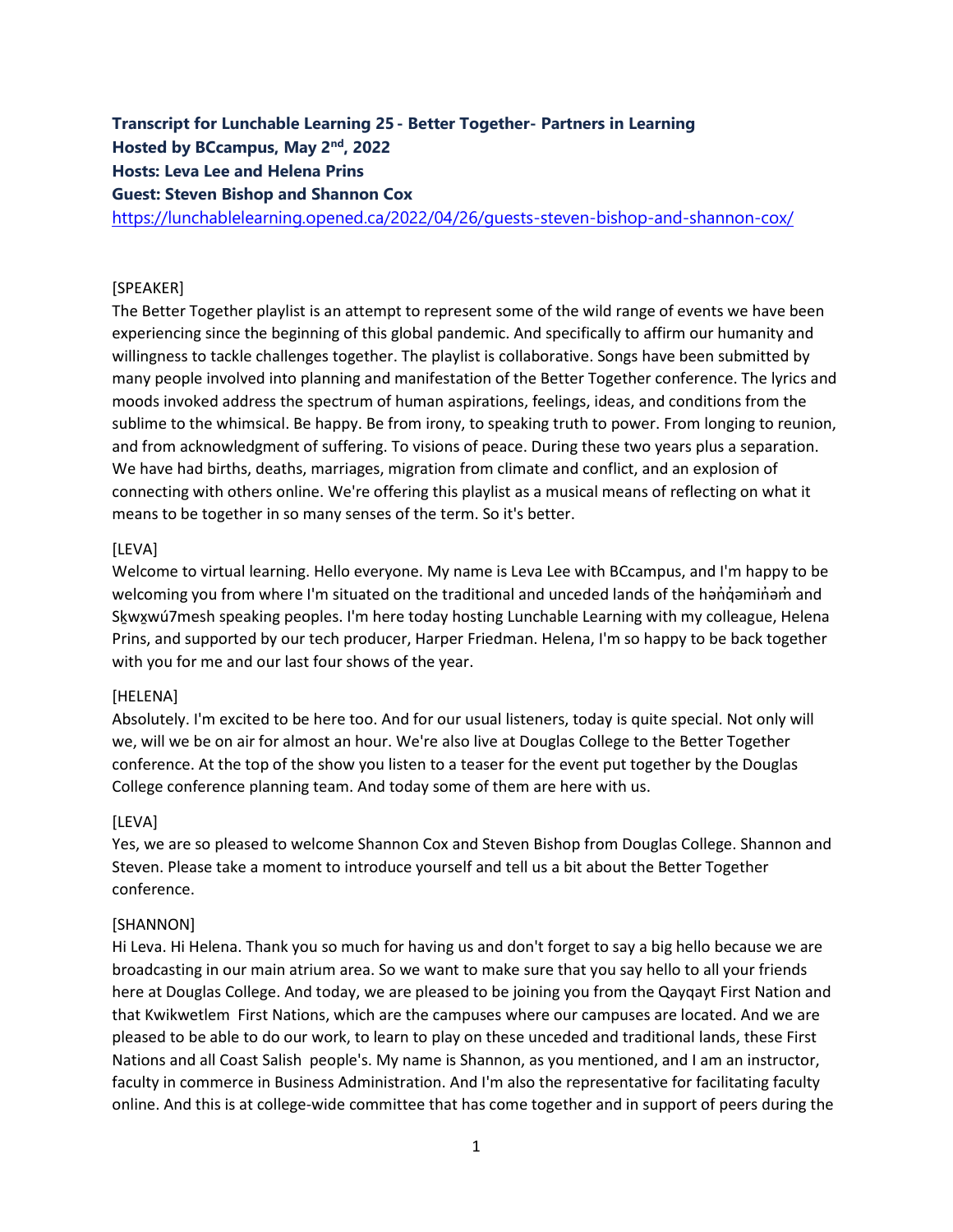pandemic. And it's been our pleasure to partner with the learning designers and Academic Technology Services. So Steven Bishop and I have been working together over the last year and I want to take a minute to tell you about the Better Together conference. This is a themed learning week and how we have come together as a committee. And that's where the idea started anyway, I think. Right, Steven, we just started talking about, wouldn't it be fantastic to try and pull together all of the innovative ideas that have happened during the pandemic. And that's really kind of where it started off. Steven, I think I might just handed over you to talk a little bit more about our innovative process.

#### [STEVEN]

Sure. Thank you, Shannon. My name is Steven Bishop and I have been here for close to 13 years in different different roles. And I still do teacher in a CE program in Science and Tech program. But my main role here is as a learning designer with academic technology services, along with my colleagues Hope Miller and Jacob Goldowitz And we're also part of this facilitating faculty online working group that Tim Palmer manager is and many others are, are quite involved. And I think Shannon, that an original idea you and I had was that we ought to have a brunch, like a college wide brunch. Because somewhere we created a Microsoft Team that's called breakfast with champions or the Breakfast Club or something like that. Yeah. And then as we started talking it up to different people, there was so much enthusiasm for having a get together. And people just started bringing more and more ideas. And I remember there was kind of a tipping point when it seemed like, well, we can't do this all. But we sort of health. And yesterday I was just writing down a list of all the people involved that I could think of. And I came up with a list of a 100 names and yeah,

[SHANNON] a 100?

#### [STEVEN]

Yeah, 100 and there's been like, you know, some people have had a small contribution they've made and other people have been doing way, way more than their job description. But I just want to say some of the categories and I might even be missing some. So I mean, I'm sure I'm missing some but. And it has been a real community effort for sure. And I've been saying this for years and other people have noticed too. But Douglas College is a very Goldilocks environment. It's not so big that you don't tend to meet and get to know a lot of people. And you do get to meet and know a lot of people. And it's not so small that, that there, there is a lot of scope for things to happen and innovative things to happen. So senior management, communications and marketing, all the faculties represented by their Deans and their AO's that contributed the training group. The many staff of course, which is a huge category, student affairs and services. Douglas Foundation, Douglas Student Union, CEIT, which is the Center for Education, Information Technology and an ATS academic technology services within that organization. The FIFO group already mentioned Indigenous Students Services, Library and Learning Center, building service workers, student panelists, internal presenters and guest speakers. And there are different students and other people that have contributed one way or another as well. So just really, it's been really fun and we're really excited to look at the first event which will be launching shortly.

#### [HELENA]

What a collaboration. So many people involved. I have to say, I do you think you have a good idea about the brunch too. So maybe we can still plan and follow a brunch. And I think the topic better together is so relevant and timely. Don't you think Leva?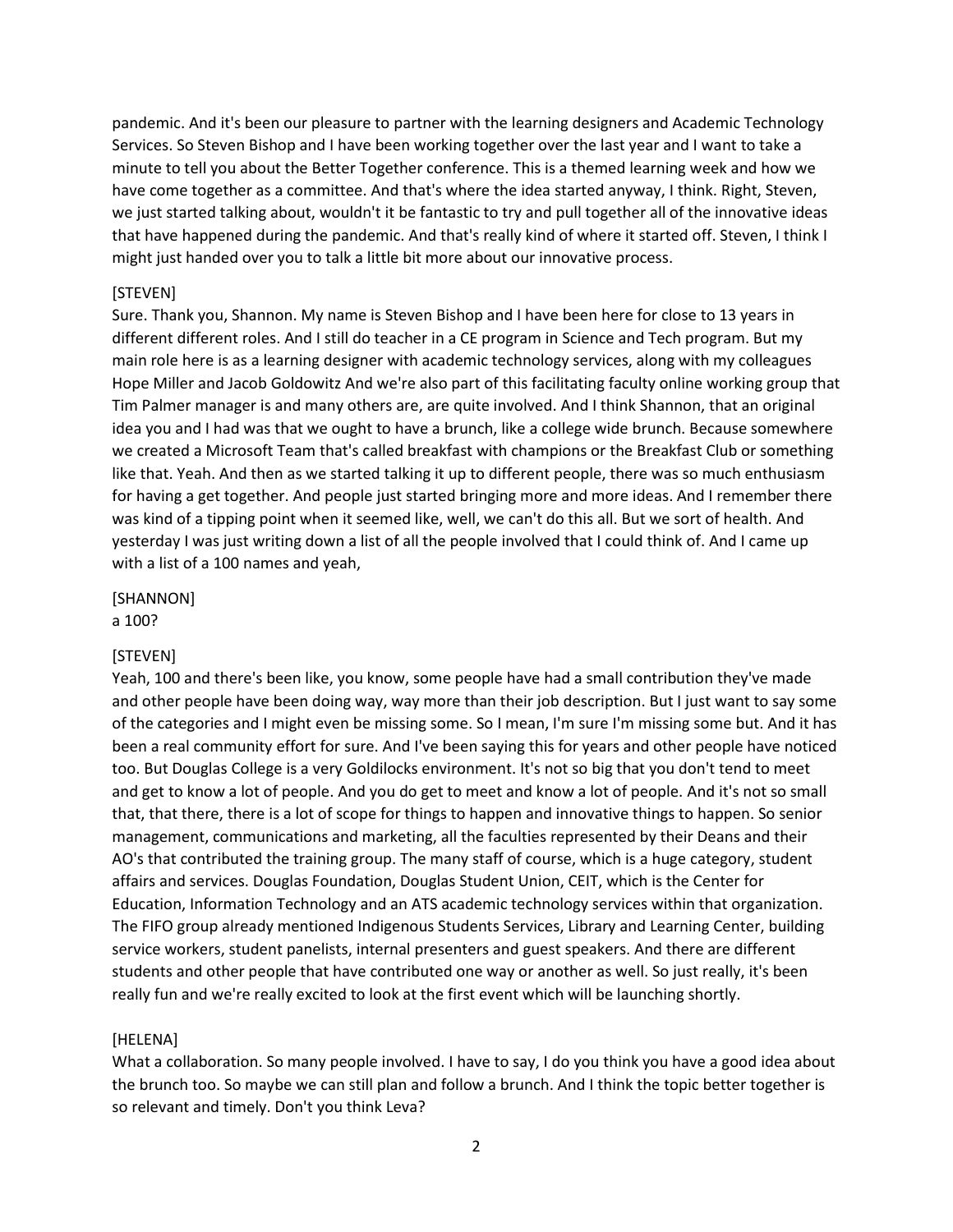### [LEVA]

Yeah, it's a funny time of transition, isn't it? Where we're both excited to be meeting face-to-face again, but not entirely ready. It's like we need to learn or re-learn how to be together again. So yeah, that brunch thing I could get on to that. I was listened to brainy round interview of Priya Parker, who's the author of The Art of gathering and the new rules of gathering. And Priya was saying how this is the perfect juncture right now. To pause for a rethink of the why and the how we meet. To ask us if we're doing the best Are we doing it in the best way to meet our purpose? What have we learned in these past two years? So I say bravo to Douglas College for taking the time to do this kind of thinking and learning at the conference this week.

### [HELENA]

Yes, thank you, and Steven It's a radio show we promise our listeners some music. So let's take something from the better together playlist what's our first sound today?

### [STEVEN]

I'm not sure what version we have queued up. but I think the song "With a Little Help from my Friends" is a is a pretty apt pick.

### [HELENA]

Fantastic, let's enjoy "With a Little Help from My Friends" from the Beatles. Dr. Hi. Now else?

### [LEVA]

Yes, pulling together an event, especially during a pandemic is no easy feat. Great to have friends to help. So Shannon, Tell us about some of the goals, challenges and well maybe happy surprises in doing this.

## [SHANNON]

I would love to thank you. The goal I think really was that, if we can keep up with that brunch analogy, was to have the opportunity to come back together, right? We, we know about physical distancing, but it created a lot of socialized isolation during the pandemic. And I had the privilege of tuning in and talking to some of my peers and about how they were connecting online with their students. And they are doing amazing things. And they have no idea how wonderful they are, they have no idea because we're not connecting, right? Yeah. And so it was this idea of being able to bring this back together and to celebrate that persistence, that innovation and that care and concern that happened did that in the, in the teaching and in the community overall. So I think that was our big goal. As you know, right in the pandemic time. Remote teaching was emergency, urgent transition. But it also gave us the opportunity to try new things and that's, that just sped everything up. All right, We started using tools, using software, trying techniques, bringing things together, mashing ideas. Some of it worked, some of it didn't, but how far we came along in that side. And so let's have, let's create a forum to share that. Let's start having that conversation. Because bringing the people together, the conversations that happen are amazing. Well, you two already know that because you are already doing it, bringing people together here on your, on your show. So thank you for letting us talk a little bit about this and for, and for all of these great topics. I think that, that was sort of our scope. And the surprise. The great surprise was how well the idea caught on, we wanted this to be this across the college, we wanted it to create an opportunity for people to bring things that were important to them from their areas. And they hopped on. Wanted to talk about lived experience, right? What do people live through? So give voice to that. Some of those how to pieces, like, how did you actually do that? Do we have a tech cafe? I said at work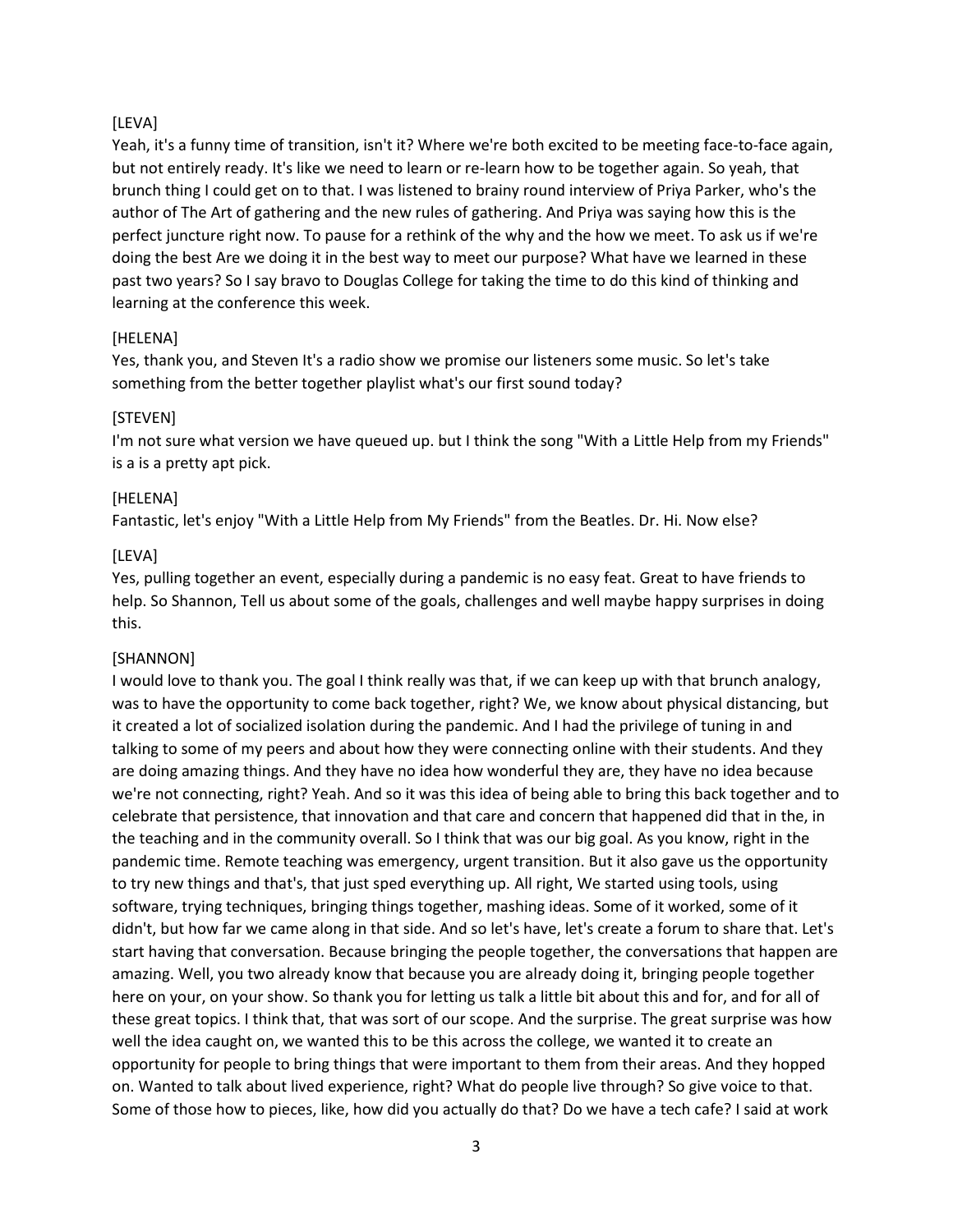people are really sharing kind of that whole nuts and bolts of how they do things, right? What did they figure out? What have they tried? And, and also some more, some of our speakers are talking to those bigger pieces, right. And we're going to tell you a little bit more about those speakers. That's kind of values that, that resting point now that we have the chance to kind of stop, rest, reflect. Where do we want to go ahead? So talking about what's next for us here in the land of Education.

## [LEVA]

Any challenges we do wanna mention or happy surprises?

### [SHANNON]

I think that, like any kind of a grass roots rolling that was the fantastic surprises that people came on board, you know, trying to, to all of a sudden plan a little bit of workshop turned into this whole week of learning. So I'll say, you know that grass roots with we're not really sure where the money's going to come from and who really is going to get on board was new. It was maybe a challenge. And, and we have been delightfully surprised because we have from all across the college at all levels, we have support and we have folks turning out to participate, to be involved and to lead in all corners during the week.

### [LEVA]

What a lovely, inspiring story, Shannon, thanks for sharing that. It's all about emerge and say just how just came up with and what a lovely surprise. So thanks for sharing that. I think it's time for songs. So would you like to choose the next song Shannon?

### [SHANNON]

I would, I would love to, well we haven't had a lot of it lately. You know, here in the West Coast, but I would like to pick "Walking on Sunshine". from Katrina and the Waves.

[LEVA] Let's listen to that.

### [HELENA]

That was nice and uplifting. Thanks for that pick Shannon and I'm here in Vancouver Island in Victoria and it's a little bit grey and dreary today. So I really enjoy hearing about the sunshine at least. Now Steven, we're going to turn around to you a little bit and I would like for you to take us into the schedule. Let's dive a bit deeper. What's going to be offered this week? What's your plans?

### [STEVEN]

Yes. Well, starting very shortly Beth Cougler Blom will be on campus and we have a mixture of oncampus and online advance, and some are being streamed online as well. And we're using both campuses so on Thursday we will be out of Coquitlam in the morning. So Beth, I think is well known to BCcampus people with the liberating structures work that she does and we're really excited about that. Then, tomorrow we have an opening from the college president, Kathy Denton. And then we have the guest speaker Ross Laird, who I think a lot of a lot of us know, a BC author, renaissance man, counselor, educator. And he will be, he'll be talking to us about when he says the title of his talk is, he always comes up with very poetic titles. "Tumbled smooth by the rapids", "rediscovering and reconnecting in the wake of turbulence".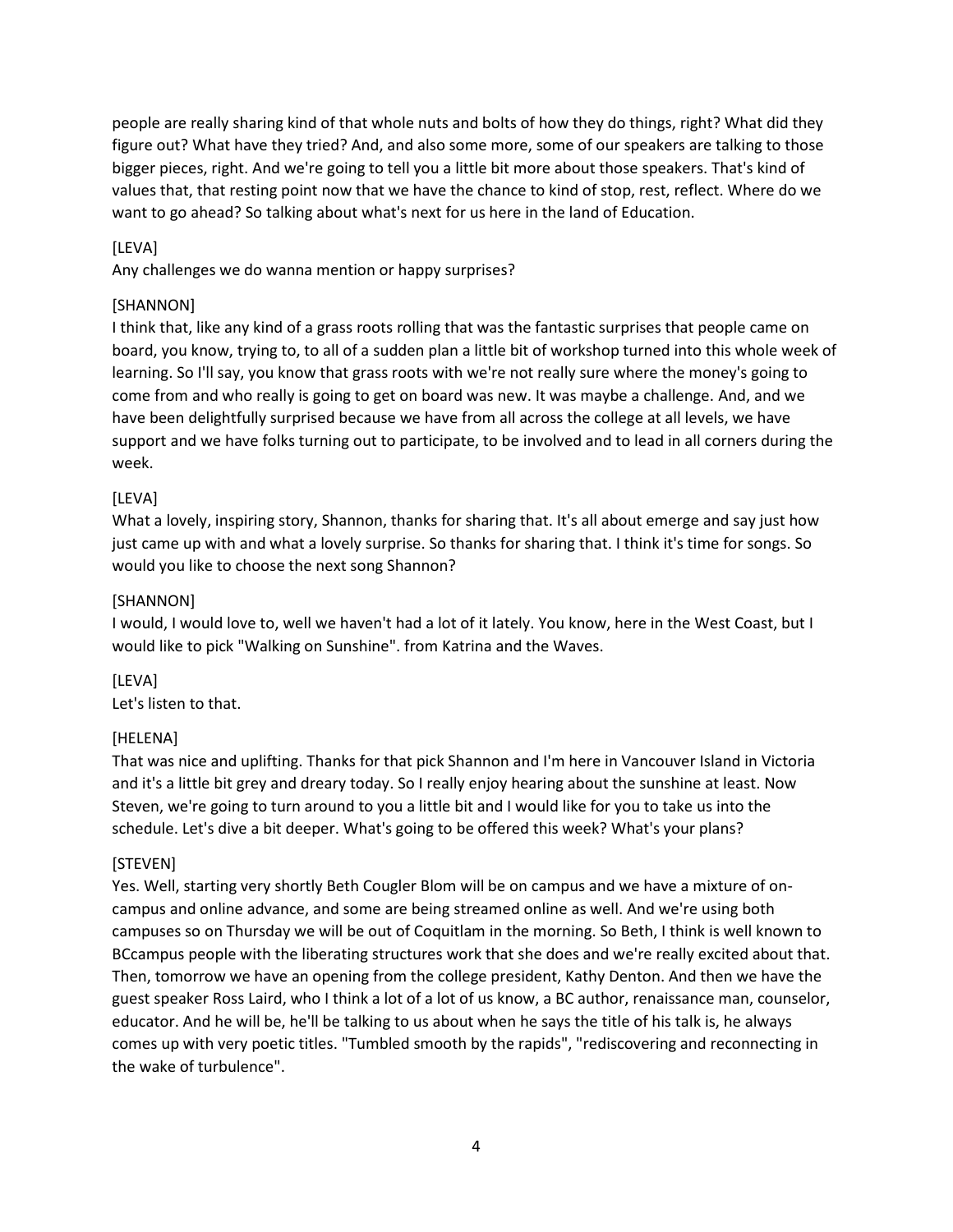#### [HELENA]

That sounds actually very interesting and I think I have a clip from Temple, your manager of Academic Technology Services, about this session. Shall we listen to that clip? Let's hear it please

#### [SPEAKER]

I'm so thrilled to welcome Ross Laird to the Better Together conference. His presentation tumbled smoothed by the Rapids, is a chance for us to reflect on what's been going on over the last two years, to pause and to acknowledge and to unravel the stress response that we've embodied for so long. We're thrilled to have him at the conference and we hope that you join us.

#### [LEVA]

Yeah. And we're also as well. I'm excited to tear about our friend and gifted facilitator, Beth Cougler Blom is on your schedules. So let's hear about her session from Hope Miller, Learning Designer at Douglas.

#### [HOPE]

Well, we're thrilled to have Beth Cougler Blom join us on May 2nd, Monday, May 2nd, she's coming to Douglas to do a collaborative workshop with faculty and staff here. Beth's background, she's an experienced facilitator, an instructional designer, whom we've been aware of for years through BC Campus. Her background in liberating structures, which is a system for facilitating groups of people. Be it at a meeting, a retreat, a conference, workshops, or in-class activities will help us set the stage for Better Together this week. Really thrilled to have her here and hope you'll be coming to Douglas on May 2nd.

#### [HELENA]

Right now the people are in for a good time. I saw on Instagram next week she was testing all her markers because she's going to be in-person using the flip charts again and she was so excited. And Steven, are the other sessions you would also like to highlight for our listeners?

#### [STEVEN]

Yes. Also on Tuesday tomorrow, Dylan Leroy who is a counselor at Douglas College will be leading a session that's titled "gratitude as a practice to manage uncertainty and foster well-being". And that will include a mindfulness, meditation, sitting, or activity. And then on May, on May 4th. And I think we have a clip for this. So I won't say much but the author Cia Verschelden who's written books on "Bandwidth Recovery" and bandwidth in the sense of when people are already stretched and especially people that are marginalized for one reason or another. And then they have to face more calls for flexibility or adaptability. And how to, and how to reclaim that cognitive capacity. I'm really excited about the strategic initiative that has to do with climate action and with sustainability. And Douglas College is going after the AASHE STARS certification and STARS is sustainability tracking and reporting systems. I think that's what it stands for. So we have some panelists that include the head of facilities talking about the stars process and also the new campus we're building. We have Brian Chapel, the Dean in Science and Tech that we'll be talking about the colleges effort to increase the curriculum for around sustainability and climate at the college. But we also have an instructor speaking about how she's already doing work along those lines. A representative from Douglas Student Union and a student from the peak program whose I'm going to talk about how she's getting her education in different places. And then the Teaching with Technology Cafe, I think we have a clip from Jacob about that, so I won't say much about that. So I've already made two clips maybe you want to play those?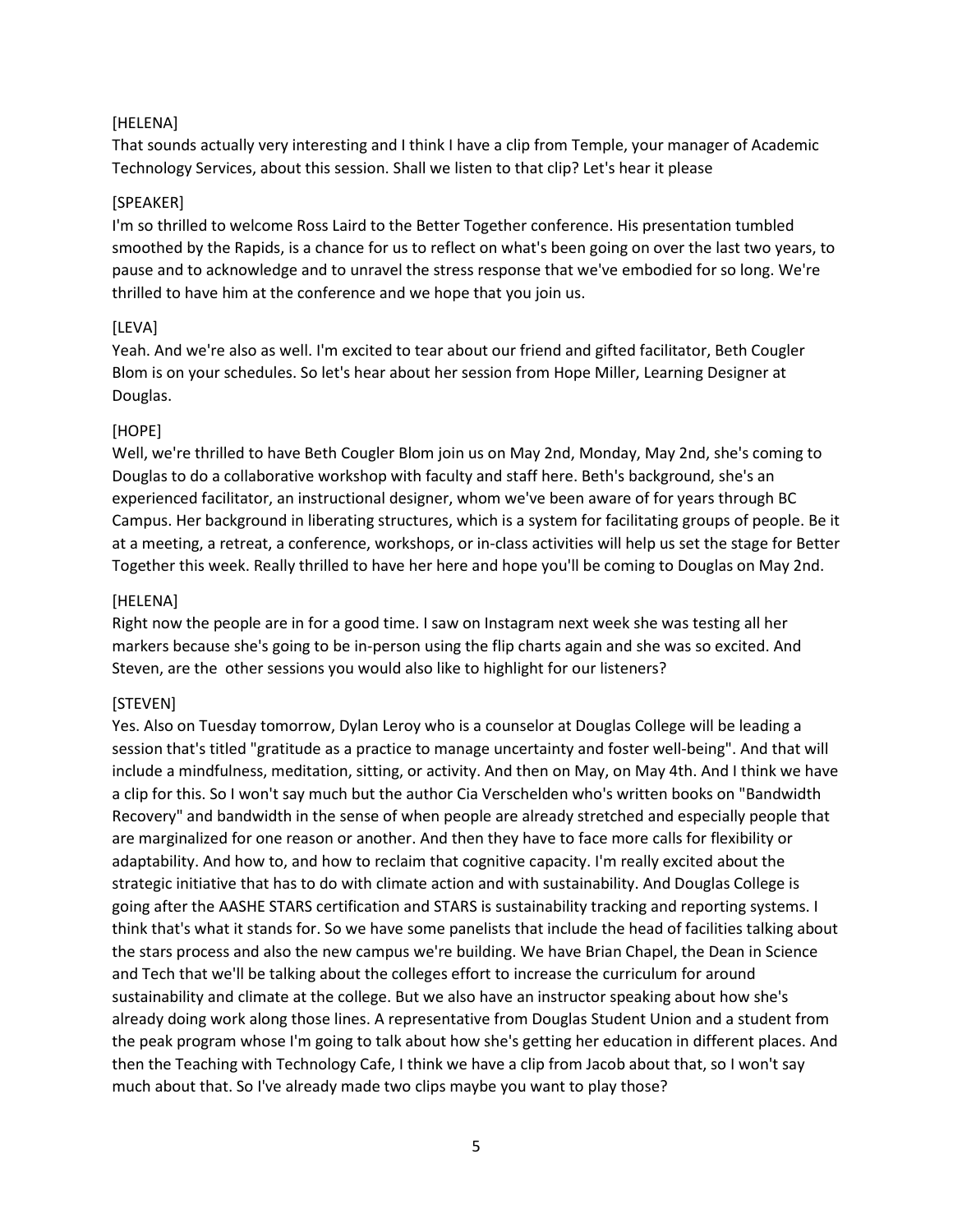#### [HELENA]

Yes, let's start with the Tech Cafe on Wednesday. And here's a clip by Jacob Goldowitz. He's a learning designer at Douglas College. [JACOB] So on the afternoon of Wednesday this week we're hosting a technology fair. It's in a world cafe style, and we're going back to 2019. We're not screen-sharing to talk about technology. We're actually going to sit around physical table, talk about things like, how do you do a guest lecture in your classroom with Zoom? How do you work with a new learning management system? And all sorts of other topics that have to do with technology and teaching. And we're really excited for this event.

### [LEVA]

While imagine actually sitting on a table in person when instead of in front of a computer with Zoom. So that sounds like it'll be a great success. So and fun. So talking about fun, let's play another song. I think it's time from another, for another pick from your fun and fantastic playlist. So I get to pick now yay, I chose this song because I think it captures the joy of togetherness. Let's listen to you "Happy Together". A song from the 1967 by the American rock band The Turtles, so "Happy Together".

#### [HELENA]

Happy Tuesday! I love it. I love it. And Shannon, earlier you mentioned when you introduced yourself You are the rep for the FFO. Now at BCcampus, I coordinate the FLO, which stands for Facilitating Learning Online. And I'm kind of curious to hear a little bit more about this. FFO in your schedules.

#### [SHANNON]

Facilitating Faculty Online is a lot like Facilitating Learning Online. And I think that it started out really around bringing a group of instructors together to support their peers on that. How do you like, how do I do this and how do I do that? And one of my colleagues, Kathy Mills, she's actually created videos, short one-minute videos. How do I do this? Then? How do I do that? And they're fantastic. Nathan Hall is the chair of that committee and he's created a blog, again piled full of that kind of technical piece. And that's sort of where the conversation starts across the campus, a lot of small conversations. And it blossomed into those bigger questions in terms of how do we, how do we put the course together online and support our students when they can get here, when they can't get here. And even online, assuming that all students have access to fantastic Wi-Fi and full-time use of the computer equipment at home, right? Isn't that the same assumption for everybody? And we quickly realized that. So this, the committee has really brought together a lot of ideas around teaching and learning and from those "howtos", to those bigger questions. And again, the chair is Nathan Hall and I think we have a little clip where he just talks about the community from his point of view. Let's hear what Nathan wants to say about the Facilitating Faculty Online group.

### [NATHAN]

At the start of the pandemic, there was a group of people who were brought together to support faculty, as we were moving our classes online. This group entailed faculty members from each of the different faculties across Douglas College and places from like the library, the training group, students services, accessibility services, all these different areas. And they were brought together to try and support not just faculty as they moved online, but in supporting students through that as well. And so the idea of the Facilitating Faculty Online group was that we would get together every couple of weeks and we would share things that we were having questions about we were hearing from faculty and then it would go out and it would then help those, each of those faculty members to be able to move their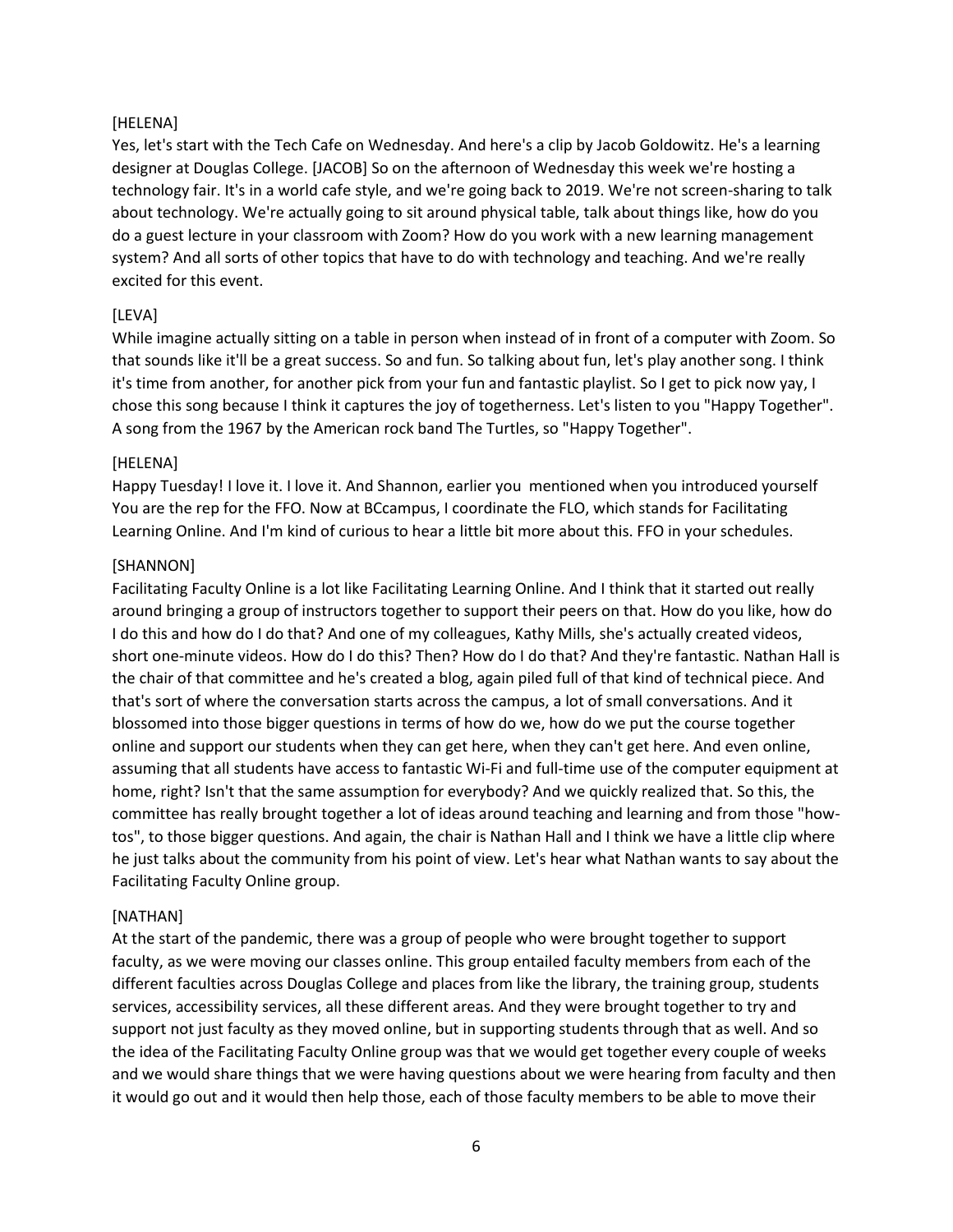courses online and address some of the things that they're having. The really the purpose behind FFO was to support faculty through this pandemic time. But as we've moved, starting to move out of the pandemic, we wanted to have something that would acknowledge all the work that these faculty members have been doing and others have been doing. Throughout this entire time and celebrate the fact that they were managed to accomplish a lot over those past two years. And acknowledge that we are better together. Faculty students, administrators support, working together as partners to support education and growth at Douglas College.

### [LEVA]

That's, that's so great to hear Nathan speak about not just the learning and sharing, but the celebrating. It's so important to be celebrating too that there's so much has been done and learned over the last little while as well. So Steven, I wanted to ask you. You have a couple of other events that you might want to highlight. And I think we have a couple of clips lined up. So maybe you would like to introduce that? think it's the fifth and sixth clip I think that we had from you.

### [STEVEN]

Yes. I think that's Patty Hambler, the Director of Student Affairs and Services. And she recommended and brought Cia Verschelden that I mentioned before in the show, Patty will speak about her in that clip. That's on Wednesday. And then also we have on Friday two Elders. Sandra Greene is a Haida Elder and June Bernard is a Cree Elder Will becoming to the aboriginal gathering place at Douglas College leading a workshop on indigenous ways of knowing and being. So I think that Patty will explain in more details about both those accounts.

## [PATTY]

On Wednesday we're hosting Cia Verschelden. She's the author of Bandwidth Recovery, helping students reclaim cognitive resources lost to poverty, racism and social marginalization. Cia Verschelden is a Special Projects Advisor for integration of academic and student affairs at the Association of American Colleges and Universities. And she recently retired as the Vice President of Academic and Student Affairs at Malcolm X College in Chicago. So Cia is going to give a three hour workshop called "Bandwidth Tax of Uncertainty", helping students reclaimed cognitive capacity post COVID and beyond student affairs and services. She's really excited to host this session as part of our work to engage the college community in conversations about student mental wellness as well as equity and inclusion in the classroom. I first had the opportunity to work with Cia at a BCcampus event in 2020 back when we were doing everything online. So I'm excited to have her come back and actually get to engage with us in person this time.

### [SHANNON]

So on Friday, two of our college Elders, Sandra Greene, who is a Haida Elder, and June Bernard [...] who's a Cree Elder are joining us to facilitate a session that's going to include storytelling, knowledge, sharing, drumming and singing. And the focus of this session is exploring indigenous ways of knowing and being. So we're excited to have them join us to share various ways of thinking in different perspectives.

### [HELENA]

You really have an amazing lineup, the breadth and depth of topics. I'm thoroughly impressed. I also heard that Rajiv is presenting this week and he was a guest on the radio show last week talking about micro-credentials. So Shannon, can you tell us a bit about the upcoming session with Rajiv?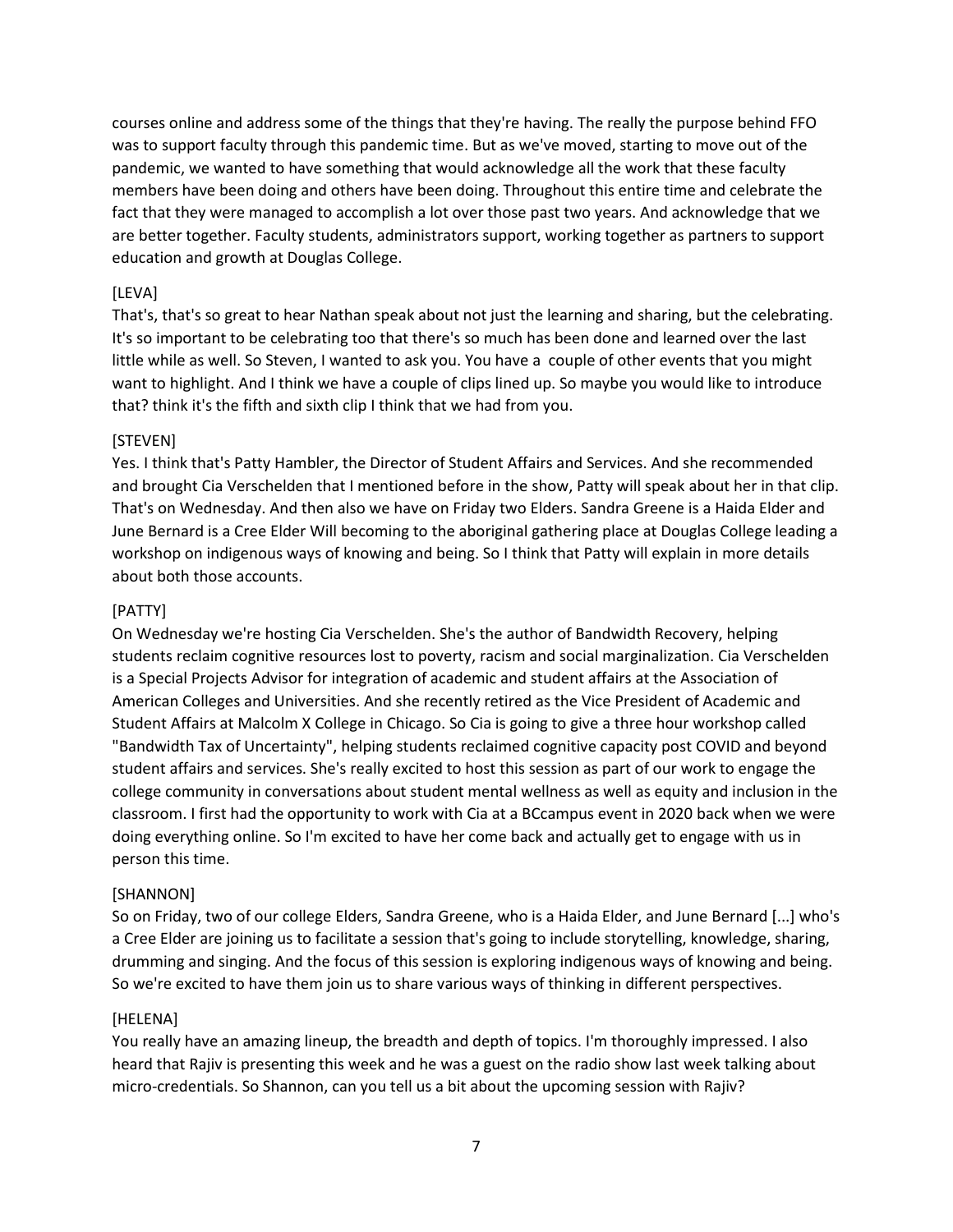### [SHANNON]

Well this is a session about Open Education Resources. And to Lena, I think you can probably step in here and tell us a little bit more about, about that work because BCcampus has been a pioneer around that, around that topic for sure. And so we're really excited to have Rajiv and who will be joined by Robin De Rosa. And both of them have a great following in terms of that Open Education Resources, that leadership that they've shown there and, and, and their strategies that they're bringing. But I'm going to hand it over to you. You could talk about them a little bit more than I can. And Phil is in there before the clip.

### [HELENA]

Yes. Now, today we're focusing on this carnage and others mentioned the work of BCcampus, but we could always have another radio show to cover that topic. And let's listen to Debra Flewelling and I hope I pronounced that correctly. Say that again Leva.

### [LEVA]

Flewelling. Oh, there you go. Let's listen to what she had to say about the upcoming session with Dr. Rajiv. and Robin.

### [DEBRA]

I'm really looking forward to the Open Education event on May 5th. in our Better Together week. We will have both Robin De Rosa and Rajiv Jhangiani. Two of the most amazing Champions of Open Education. They're expanding the conversation beyond the cost savings for students to explore how open education has shaped a hopeful and humane ambition for the future of higher education.

### [HELENA]

Wonderful. Now we will definitely put this link to your event and scheduling has shown us who can attend this event.

### [SHANNON]

We have a large following for open educational resources here in Canada. And I actually, I have to commend my colleague Debra Flewelling, who has been a big champion right here at Douglas College on open educational resources. So this is one of our spots that is open to everyone interested in this topic. So we're happy to invite to those interested to this event on Thursday.

### [HELENA]

Fantastic. Thank you Shannon. So I get to pick the next song and full disclosure, I have not heard of this song before I saw this playlist and I may have picked it because of the name itself, it's a song, It's the sound it makes when you say Tubthumping. Never heard it. It's by Chumbawamba. So everyone enjoy and if you feel like dancing, do so.

## [LEVA]

Wow. Such an interesting and eclectic mix reshare of songs and that message of getting knocked down and getting back up again and so appropriate for the time that we're in right now. So also a fantastic lineup of sessions and learning for the week. So I'm wondering, Shannon, Steven, is it too early to ask about our next steps? Your next steps on Better Together 2.0. Maybe. I don't know. Steven, staring out into space. No, no, no.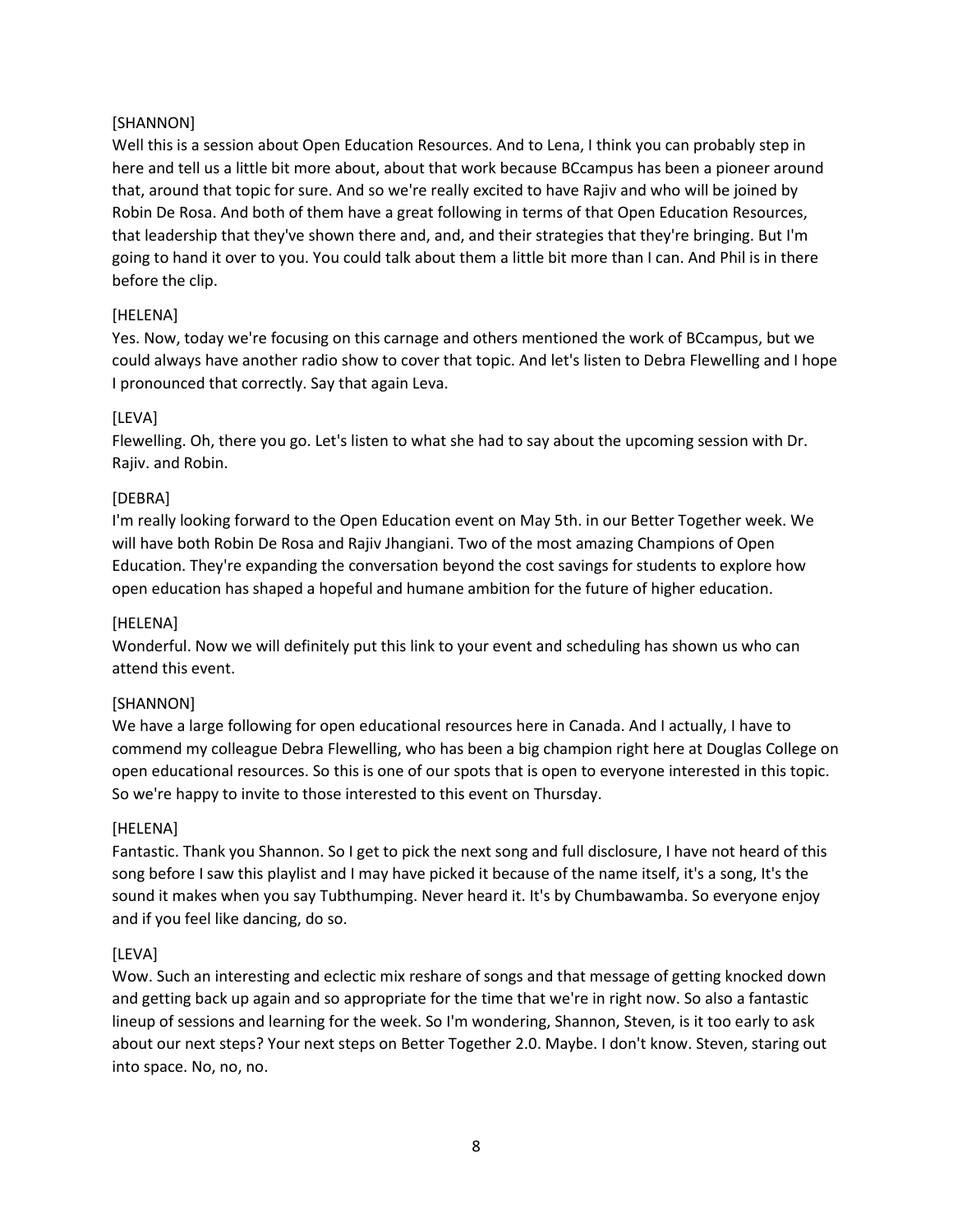### [STEVEN]

One of our next steps is to and we've asked different people to help collect artifacts from this. And Gretchen Gertz with the Douglas Open Repository is called "Door". I always wonder what the second O is for, maybe online. But anyway, the Douglas Open Repository, we'll put some sort of a package together. So we hope to that would be one next step that would happen soon. And also there were many people that came forward in the beginning. And internally we're offering different sessions that they could facilitate. And for one reason or another, you know, timing or like too complicated to set up something like that. He said, Well, you should have your own session, we'll do it later. So there might be some follow-on events. And people in our FFO group have talked about doing something like this every year. So, so we'll see. We have a session called "Next Steps" and "Paths Forward" or "Lessons Learned" and "Paths Forward" with some senior admin people, but they're not specifically talking about this.

### [HELENA]

Well, I'm sure whatever you plan next will be fun and meaningful. And there's always that brunch idea right? that you can go back to. So we would like to dedicate the next song to our own fabulous tech producer, Harper Friedman, who's using fast fingers today to get all the clips and all the music lined up. And it's just such a pleasure working with Harper. And that's why we picked this one from your playlist. We picked Ike & Tina Turner's "Working Together". Thanks Harper for having our back. And also Shannon and Steven, enjoy this because it's been fun working with you so far too.

### [LEVA]

Fantastic, I hope people were dancing in the foyer because I know I would be if I was there at Douglas College! So thankful to have had the opportunity to be part of your "Better Together" conference. Shannon and Steven, thank you for the invitation and all the best for a great week. So Steven, you get the chance to pick the last song of the show.

### [STEVEN]

Well, Tina Turner's hard to follow up with, but I think I found someone that could do that. And I wonder, do I have time for a very short anecdote that relates back to the "Tubthumping" song, which was at one time considered as our possible final ending. Okay. So when I was a little kid, I almost drowned once. And because they used to swim with my eyes close. And so one lesson is try to keep your eyes open and your mouth closed. But that's a whole other story. Anyway, I was rescued and brought back to the shore and knocked the water out of my lungs and mouth and whatever and a lifeguard said, Okay, you have to go back in. Because if you don't, you'll be afraid of water and afraid of swimming for the rest of your life. So I did go back in and I'm not afraid of the water, afraid of swimming, but I think there's an analogy there to being knocked down and getting back up or almost surrounding him. Covid in lockdown and remote everything. And and this is this is audacious to put a conference together the way, the way that's been done. And so that's amazing. And that's, that's all I'll say about that.

### [HELENA]

That's wonderful Steven, thank you for sharing that

### [STEVEN]

Yeah, thank you. This song is "While We Wait" by Dominque Fils-Aime, a Canadian singer. And it's sublime. It doesn't start off sounding like that. It starts off like a little doo-wop, co-dependent love song. But I think if you stick, stick with it all the way to the end and listen to the lyrics very carefully. You'll hear some inspiration, of changing the world.